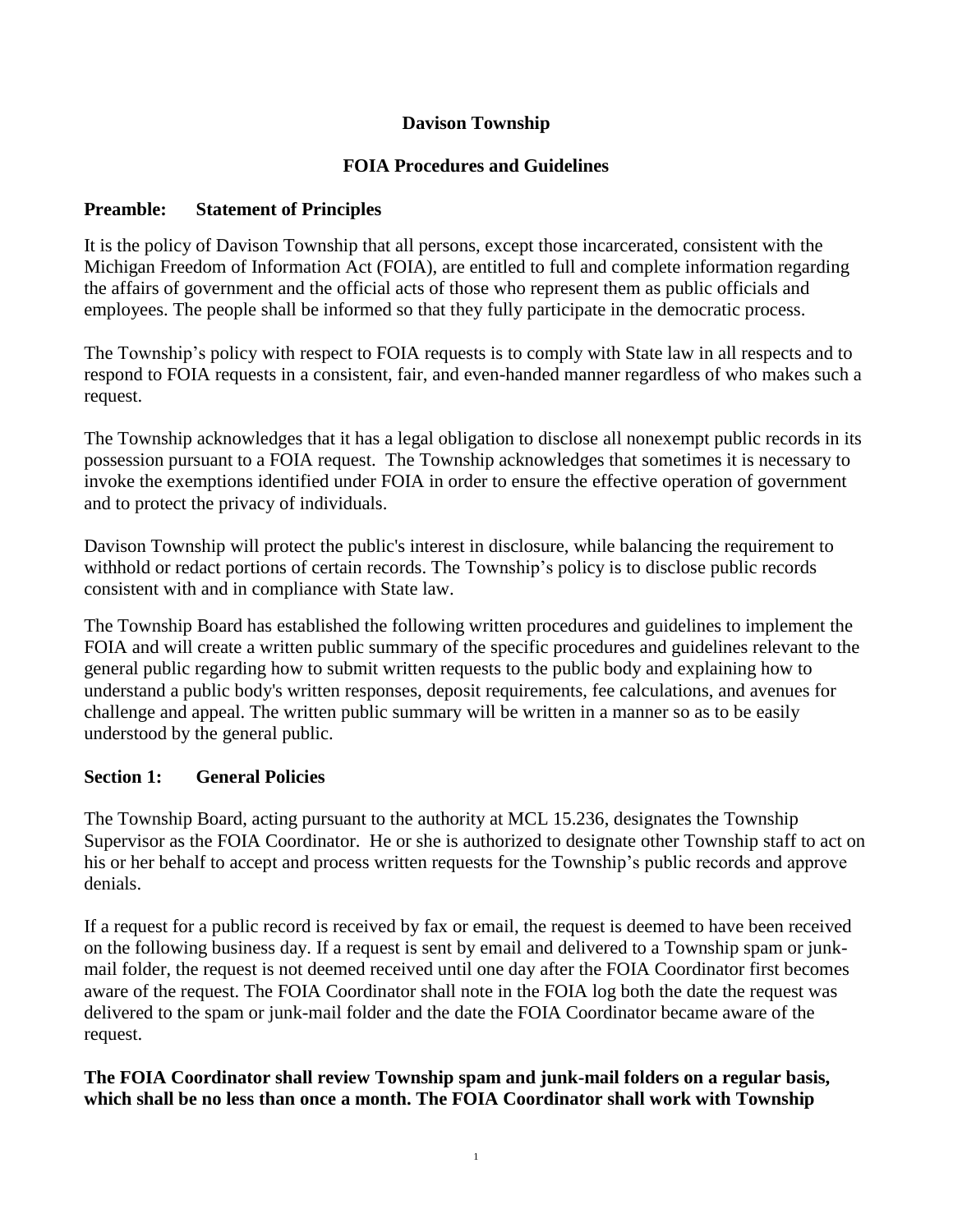#### **Information Technology staff to develop administrative rules for handling spam and junk-mail so as to protect Township systems from computer attacks which may be imbedded in an electronic FOIA request.**

The FOIA Coordinator may, in his or her discretion, implement administrative rules, consistent with State law and these Procedures and Guidelines to administer the acceptance and processing of FOIA requests.

The Township is not obligated to create a new public record or make a compilation or summary of information which does not already exist. Neither the FOIA Coordinator nor other Township staff are obligated to provide answers to questions contained in requests for public records or regarding the content of the records themselves.

The FOIA Coordinator shall keep a copy of all written requests for public records received by the Township on file for a period of at least one year.

The Township will make this Procedures and Guidelines document and the Written Public Summary publicly available without charge. If it does not, the Township cannot require deposits or charge fees otherwise permitted under the FOIA until it is in compliance.

A copy of this Procedures and Guidelines document and the Township's Written Public Summary must be publicly available by providing free copies both in the Township's response to a written request and upon request by visitors at the Township's office.

This Procedures and Guidelines document and the Township's Written Public Summary will be maintained on the Township's website at: davisontwp-mi.org, so a link to those documents will be provided in lieu of providing paper copies of those documents.

# **Section 2: Requesting a Public Record**

No specific form to submit a request for a public record is required. However, the FOIA Coordinator may make available a FOIA Request Form for use by the public.

Requests to inspect or obtain copies of public records prepared, owned, used, possessed or retained by the Township may be submitted on the Township's FOIA Request Form, in any other form of writing (letter, fax, email, etc.), or by verbal request.

Verbal requests for records may be documented by the Township on the Township's FOIA Request Form.

If a person makes a verbal, non-written request for information believed to be available on the Township's website, where practicable and to the best ability of the employee receiving the request, shall be informed of the pertinent website address.

A request must sufficiently describe a public record so as to enable Township personnel to identify and find the requested public record.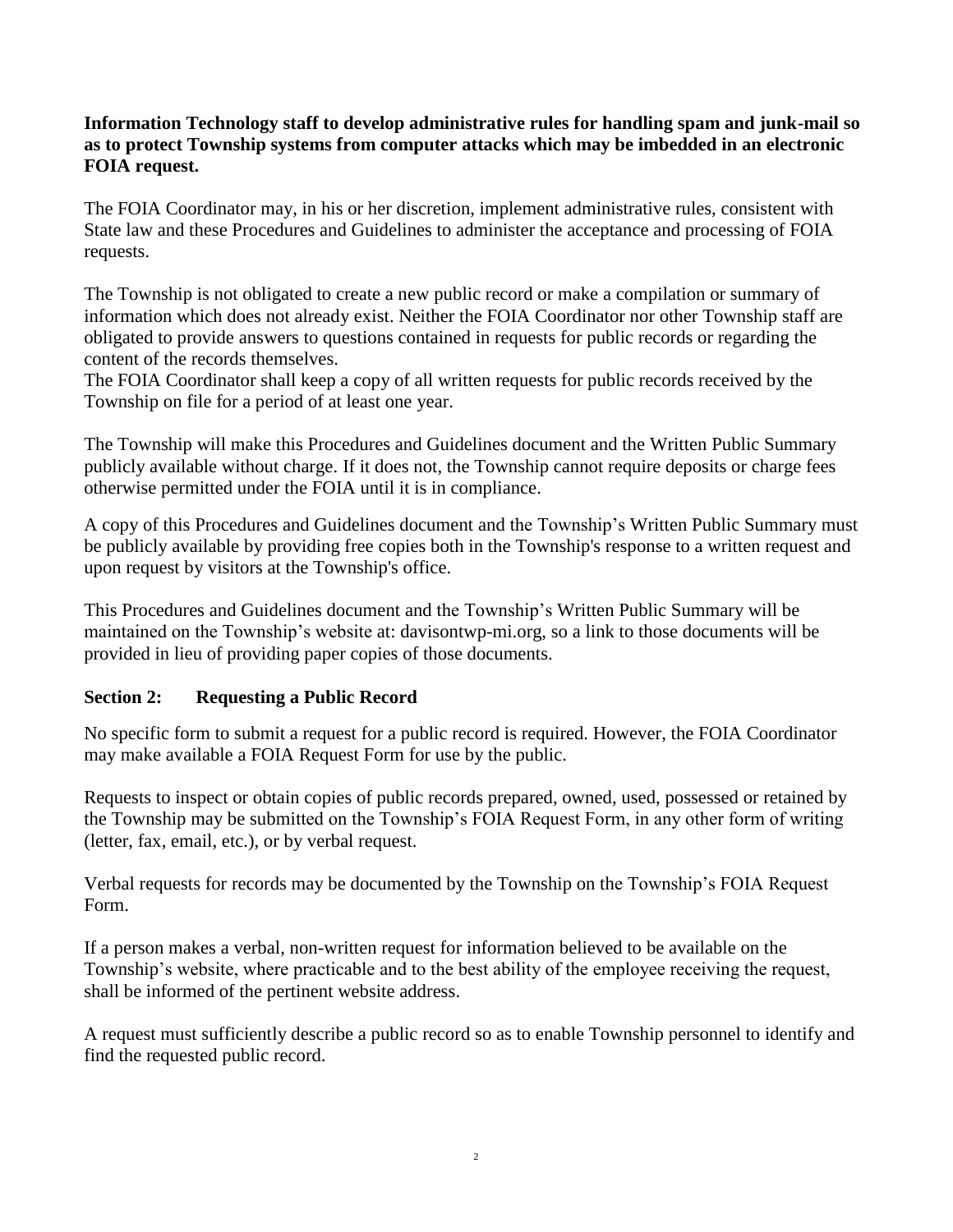Written requests for public records may be submitted in person or by mail to any Township office. Requests may also be submitted electronically by fax and email. Upon their receipt, requests for public records shall be promptly forwarded to the FOIA Coordinator for processing.

A person may request that public records be provided on non-paper physical media, emailed or other otherwise provided to him or her in digital form in lieu of paper copies. The Township will comply with the request only if it possesses the necessary technological capability to provide records in the requested non-paper physical media format.

A person may subscribe to future issues of public records that are created, issued or disseminated by the Township on a regular basis. A subscription is valid for up to 6 months and may be renewed by the subscriber.

A person serving a sentence of imprisonment in a local, state or federal correctional facility is not entitled to submit a request for a public record. The FOIA Coordinator will deny all such requests.

# **Section 3: Processing a Request**

Unless otherwise agreed to in writing by the person making the request, the Township will issue a response within 5 business days of receipt of a FOIA request. If a request is received by fax, email or other electronic transmission, the request is deemed to have been received on the following business day.

The Township will respond to a request in one of the following ways:

- Grant the request.
- Issue a written notice denying the request.
- Grant the request in part and issue a written notice denying in part the request.
- Issue a notice indicating that due to the nature of the request the Township needs an additional 10 business days to respond for a total of no more than 15 business days. Only one such extension is permitted.
- Issue a written notice indicating that the public record requested is available at no charge on the Township's website.

# *When a request is granted:*

If the request is granted, or granted in part, the FOIA Coordinator will require that payment be made in full for the allowable fees associated with responding to the request before the public record is made available.

The FOIA Coordinator shall provide a detailed itemization of the allowable costs incurred to process the request to the person making the request.

A copy of these Procedures and Guidelines and the Written Public Summary will be provided to the requestor free of charge with the response to a written request for public records, provided however, that because these Procedures and Guidelines, and the Written Public Summary are maintained on the Township's website at: davisontwp-mi.org, a link to the Procedures and Guidelines and the Written Public Summary will be provided in lieu of providing paper copies of those documents.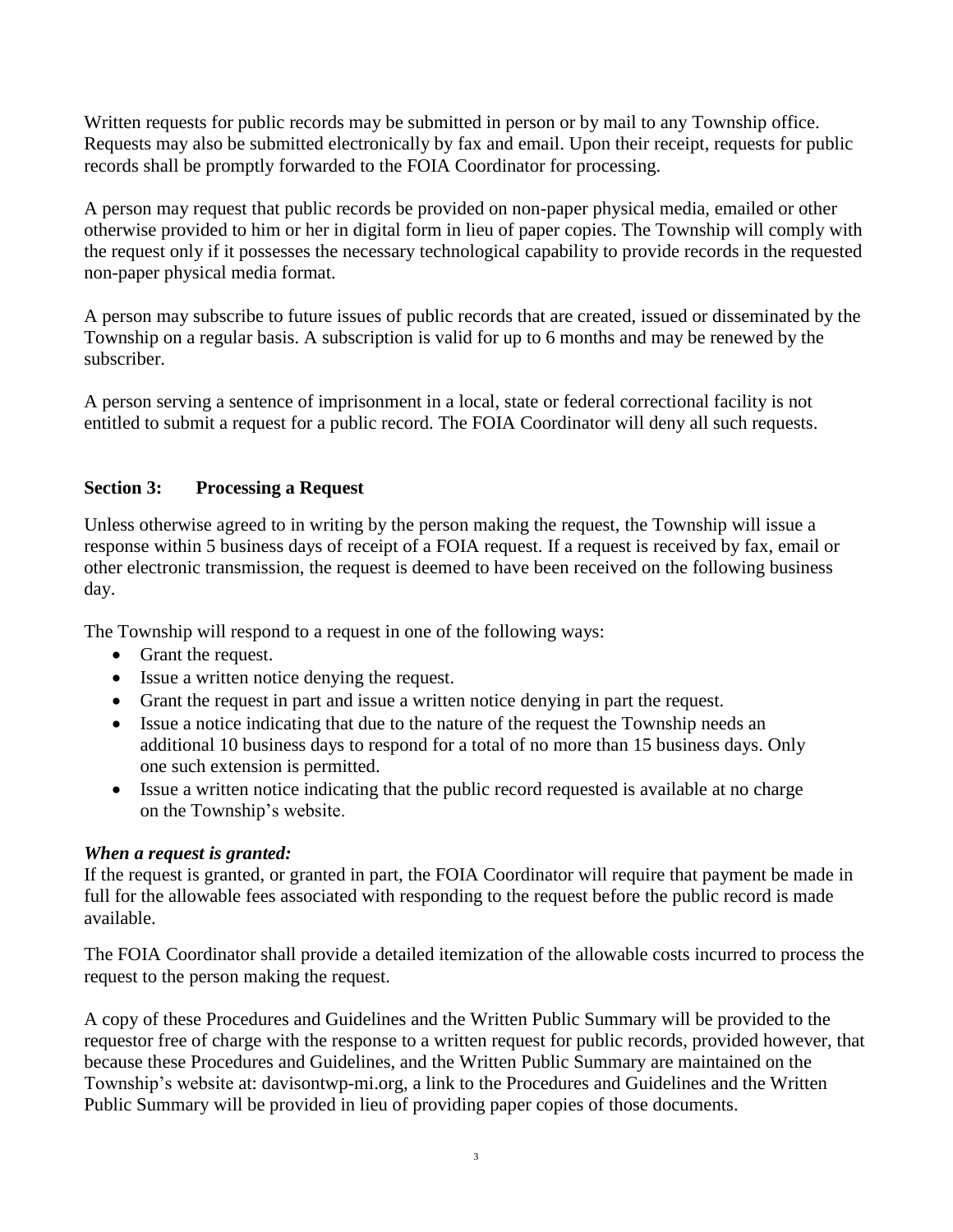If the cost of processing a FOIA request is \$50 or less, the requester will be notified of the amount due and where the documents can be obtained.

If the cost of processing a FOIA request is expected to exceed \$50 based on a good-faith calculation, or if the requestor has not paid in full for a previously granted request, the Township will require a goodfaith deposit pursuant to Section 4 of this policy before processing the request.

In making the request for a good-faith deposit the FOIA Coordinator shall provide the requestor with a detailed itemization of the allowable costs estimated to be incurred by the Township to process the request and also provide a best efforts estimate of a time frame it will take the Township to provide the records to the requestor. The best efforts estimate shall be nonbinding on the Township, but will be made in good faith and will strive to be reasonably accurate, given the nature of the request in the particular instance, so as to provide the requested records in a manner based on the public policy expressed by Section 1 of the FOIA.

#### *When a request is denied or denied in part:*

If the request is denied or denied in part, the FOIA Coordinator will issue a Notice of Denial which shall provide in the applicable circumstance:

- An explanation as to why a requested public record is exempt from disclosure; or
- A certificate that the requested record does not exist under the name or description provided by the requestor, or another name reasonably known by the Township; or
- An explanation or description of the public record or information within a public record that is separated or deleted from the public record; and
- An explanation of the person's right to submit an appeal of the denial to either the office of the Supervisor or seek judicial review in the Genesee County Circuit Court; and
- An explanation of the right to receive attorneys' fees, costs, and disbursements as well actual or compensatory damages, and punitive damages of \$1,000, should they prevail in Circuit Court.
- The Notice of Denial shall be signed by the FOIA Coordinator.

If a request does not sufficiently describe a public record, the FOIA Coordinator may, in lieu of issuing a Notice of Denial indicating that the request is deficient, seek clarification or amendment of the request by the person making the request. Any clarification or amendment will be considered a new request subject to the timelines described in this Section.

#### *Requests to inspect public records:*

The Township shall provide reasonable facilities and opportunities for persons to examine and inspect public records during normal business hours. The FOIA Coordinator is authorized to promulgate rules regulating the manner in which records may be viewed so as to protect Township records from loss, alteration, mutilation or destruction and to prevent excessive interference with normal Township operations.

#### *Requests for certified copies:*

The FOIA Coordinator shall, upon written request, furnish a certified copy of a public record at no additional cost to the person requesting the public record.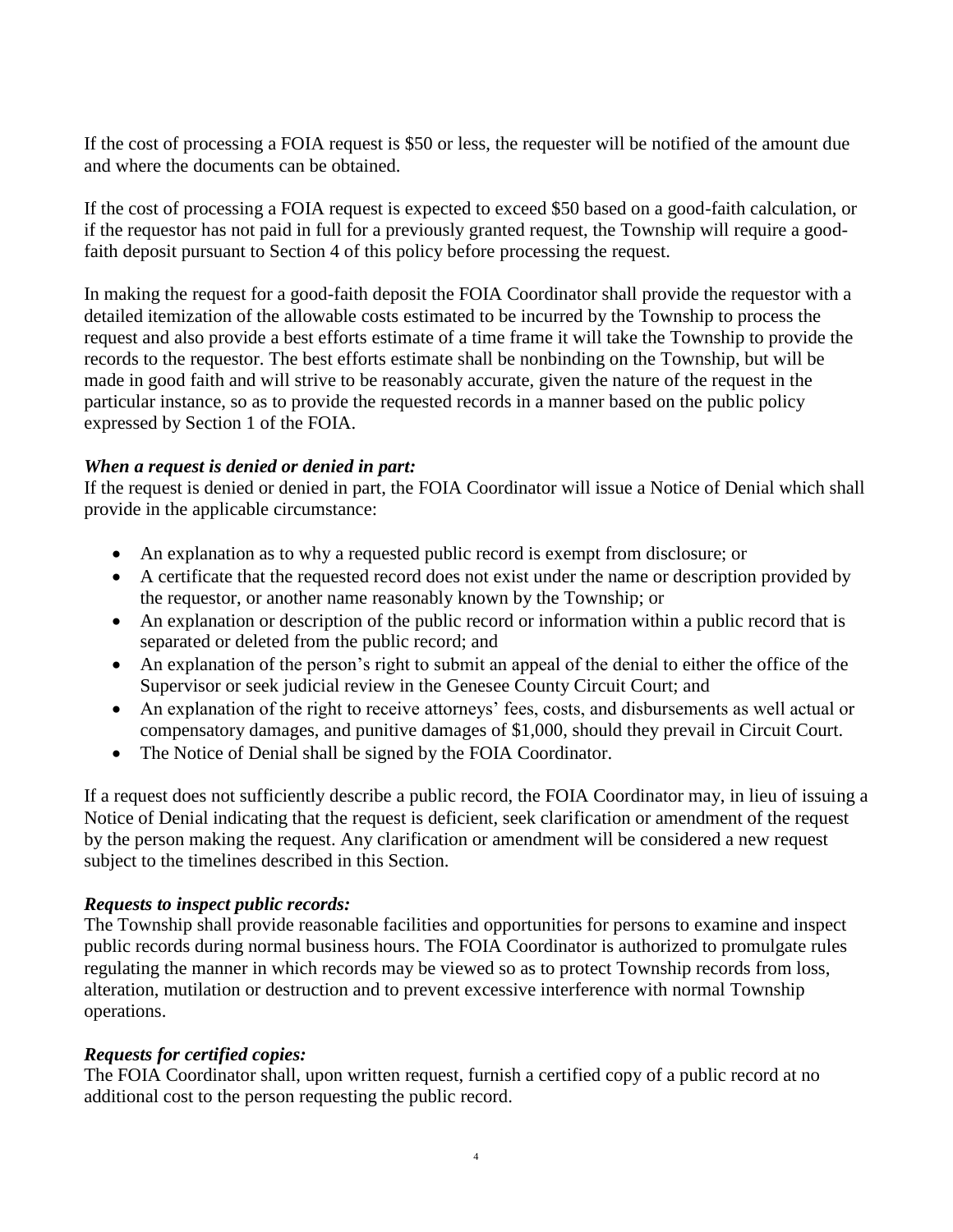# **Section 4: Fee Deposits**

If the fee estimate is expected to exceed \$50.00 based on a good-faith calculation, the requestor will be asked to provide a deposit not exceeding one-half of the total estimated fee.

If a request for public records is from a person who has not paid the Township in full for copies of public records made in fulfillment of a previously granted written request, the FOIA Coordinator will require a deposit of 100% of the estimated processing fee before beginning to search for a public record for any subsequent written request by that person when all of the following conditions exist:

- The final fee for the prior written request is not more than 105% of the estimated fee;
- The public records made available contained the information sought in the prior written request and remain in the Township's possession;
- The public records were made available to the individual, subject to payment, within the time frame estimated by the Township to provide the records;
- Ninety (90) days have passed since the FOIA Coordinator notified the individual in writing that the public records were available for pickup or mailing;
- The individual is unable to show proof of prior payment to the Township; and
- The FOIA Coordinator has calculated a detailed itemization that is the basis for the current written request's increased estimated fee deposit.

The FOIA Coordinator will not require an increased estimated fee deposit if any of the following apply:

- The person making the request is able to show proof of prior payment in full to the Township;
- The Township is subsequently paid in full for the applicable prior written request; or
- Three hundred sixty five (365) days have passed since the person made the request for which full payment was not remitted to the Township.

# **Section 5: Calculation of Fees**

A fee may be charged for the labor cost of copying/duplication.

A fee will *not* be charged for the labor cost of search, examination, review and the deletion and separation of exempt from nonexempt information *unless* failure to charge a fee would result in unreasonably high costs to the Township because of the nature of the request in the particular instance, and the Township specifically identifies the nature of the unreasonably high costs.

Costs for the search, examination review, and deletion and separation of exempt from non-exempt information are "unreasonably high" when they are excessive and beyond the normal or usual amount for those services (Attorney General Opinion 7083 of 2001) compared to the costs of the township's usual FOIA requests, not compared to the township's operating budget. (*Bloch v. Davison Community Schools*, Michigan Court of Appeals, Unpublished, April 26, 2011)

The following factors shall be used to determine an unreasonably high cost to the Township:

• Volume of the public record requested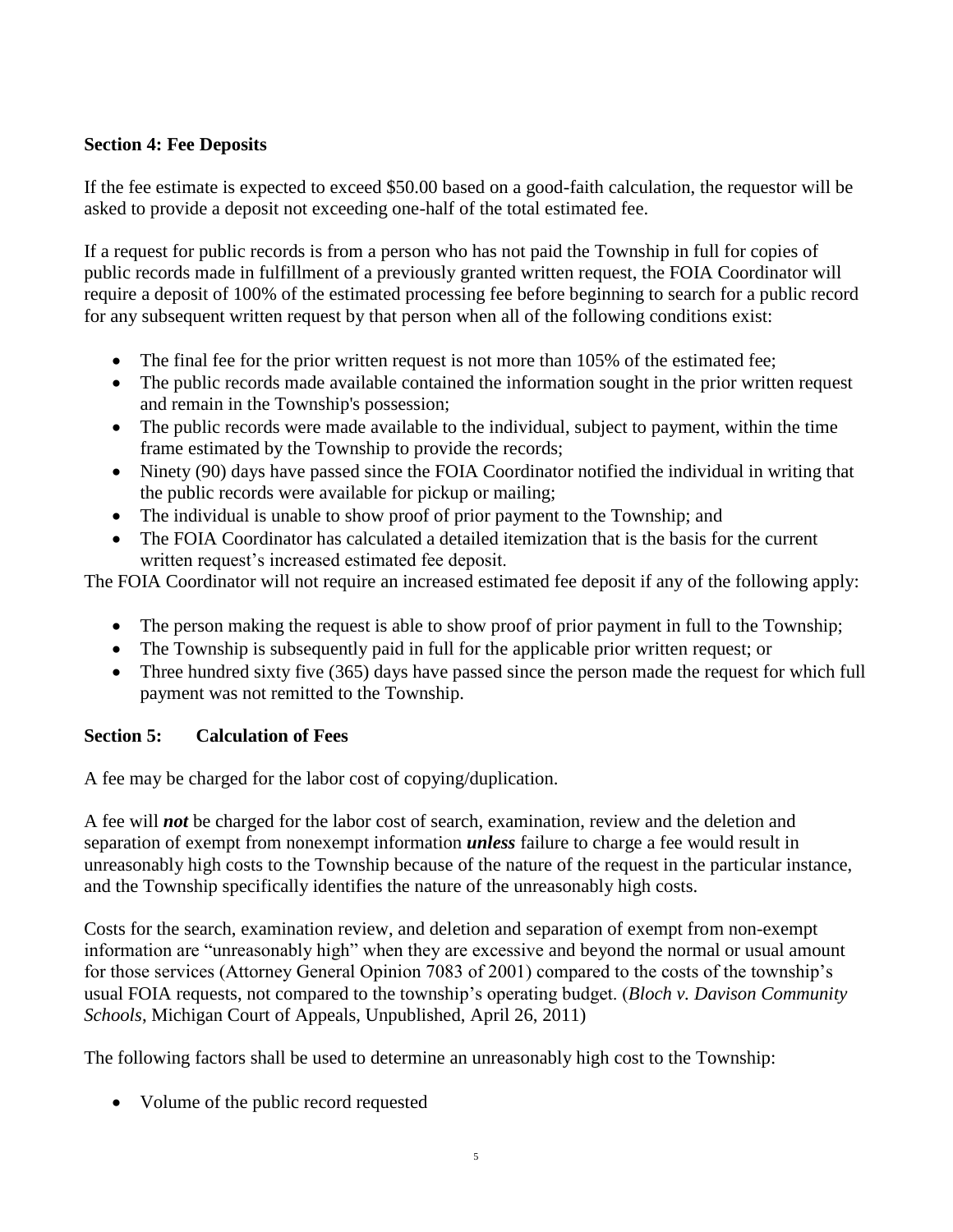- Amount of time spent to search for, examine, review and separate exempt from non-exempt information in the record requested.
- Whether the public records are from more than one Township department or whether various Township offices are necessary to respond to the request.
- The available staffing to respond to the request.
- Any other similar factors identified by the FOIA Coordinator in responding to the particular request.

The Michigan FOIA statute permits the Township to charge for the following costs associated with processing a request:

- Labor costs associated with copying or duplication, which includes making paper copies, making digital copies, or transferring digital public records to non-paper physical media or through the Internet.
- Labor costs associated with searching for, locating and examining a requested public record, when failure to charge a fee will result in unreasonably high costs to the Township.
- Labor costs associated with a review of a record to separate and delete information exempt from disclosure, when failure to charge a fee will result in unreasonably high costs to the Township.
- The cost of copying or duplication, not including labor, of paper copies of public records. This may include the cost for copies of records already on the township's website if you ask for the township to make copies.
- The cost of computer discs, computer tapes or other digital or similar media when the requester asks for records in non-paper physical media. This may include the cost for copies of records already on the township's website if you ask for the township to make copies.
- The cost to mail or send a public record to a requestor.

Labor costs will be calculated based on the following requirements:

- All labor costs will be estimated and charged in 15-minute increments, with all partial time increments rounded down. If the time involved is less than 15 minutes, there will be no charge.
- Labor costs will be charged at the hourly wage of the lowest-paid Township employee capable of doing the work in the specific fee category, regardless of who actually performs work.
- Labor costs will also include a charge to cover or partially cover the cost of fringe benefits.
- The Township may add up to 50% to the applicable labor charge amount to cover or partially cover the cost of fringe benefits, but in no case may it exceed the actual cost of fringe benefits.
- Overtime wages will not be included in labor costs unless agreed to by the requestor; overtime costs will not be used to calculate the fringe benefit cost.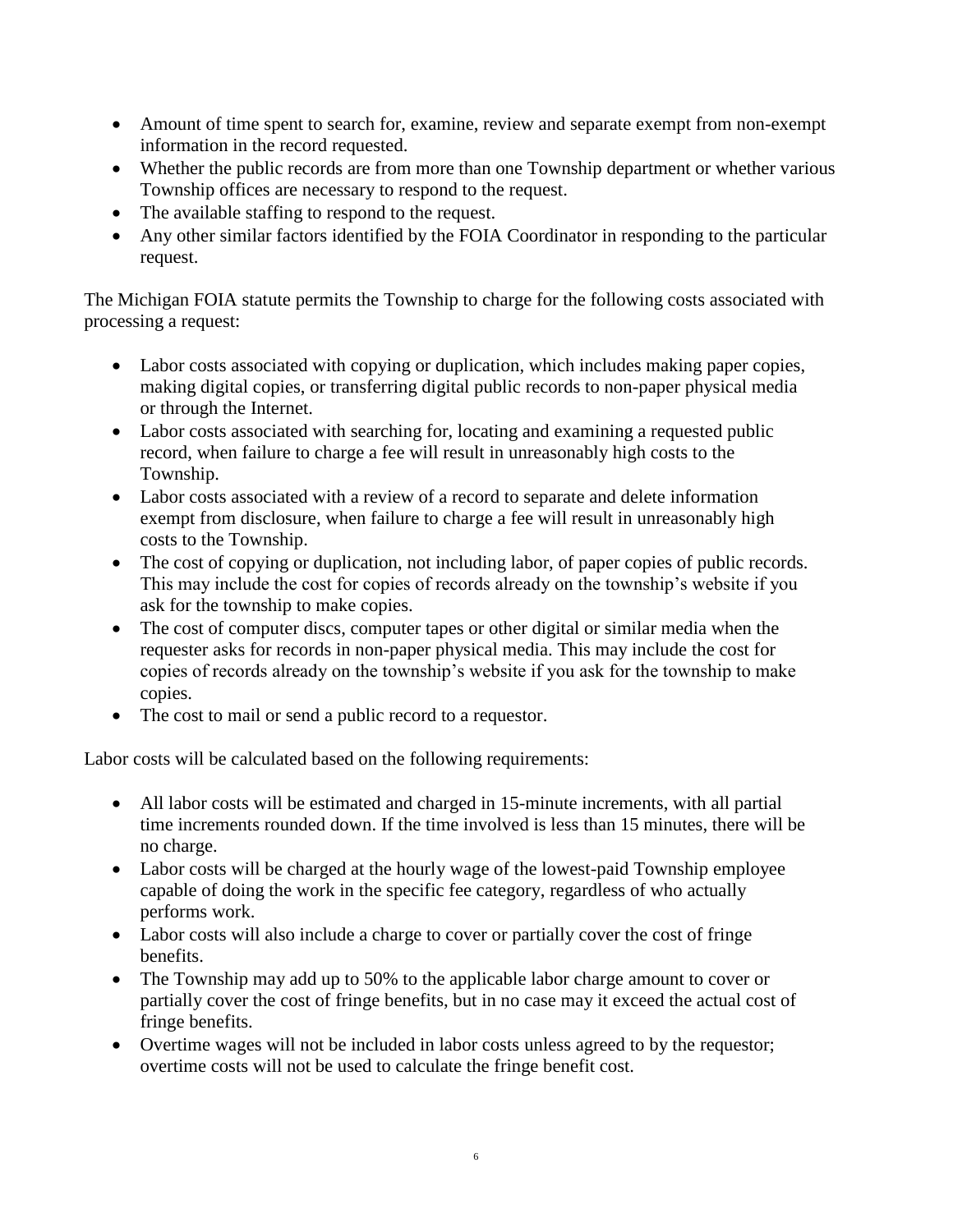• Contracted labor costs will be charged at the hourly rate of \$48.90 (6 times the state minimum hourly wage).

The cost to provide records on non-paper physical media when so requested will be based on the following requirements:

- Computer disks, computer tapes or other digital or similar media will be at the actual and most reasonably economical cost for the non-paper media.
- This cost will only be assessed if the Township has the technological capability necessary to provide the public record in the requested non-paper physical media format.
- The Township will procure any non-paper media and will not accept media from the requestor in order to ensure integrity of the Township's technology infrastructure.

The cost to provide paper copies of records will be based on the following requirements:

- Paper copies of public records made on standard letter  $(8 \frac{1}{2} \times 11)$  or legal  $(8 \frac{1}{2} \times 14)$  sized paper will not exceed \$.10 per sheet of paper. Copies for non-standard sized sheets of paper will reflect the actual cost of reproduction.
- The Township will provide records using double-sided printing, if it is cost-saving and available.

The cost to mail records to a requestor will be based on the following requirements:

- The actual cost to mail public records using a reasonably economical and justified means.
- The Township may charge for the least expensive form of postal delivery confirmation.
- No cost will be made for expedited shipping or insurance unless specified by the requestor.

If the FOIA Coordinator does not respond to a written request in a timely manner, the Township must:

- Reduce the labor costs by 5% for each day the Township exceeds the time permitted under FOIA up to a 50% maximum reduction, if *any* of the following applies:
	- o The Township's late response was willful and intentional,
	- o The written request conveyed a request for information within the first 250 words of the body of a letter facsimile, email or email attachment, or
	- o The written request included the words, characters, or abbreviations for "freedom of information," "information," "FOIA," "copy" or a recognizable misspelling of such, or legal code reference to MCL 15. 231, et seq. or 1976 Public Act 442 on the front of an envelope or in the subject line of an email, letter or facsimile cover page.

• Fully note the charge reduction in the Detailed Itemization of Costs Form. **Section 6: Waiver of Fees**

The cost of the search for and copying of a public record may be waived or reduced if in the sole judgment of the FOIA Coordinator a waiver or reduced fee is in the public interest because it can be considered as primarily benefitting the general public. The township board may identify specific records or types of records it deems should be made available for no charge or at a reduced cost.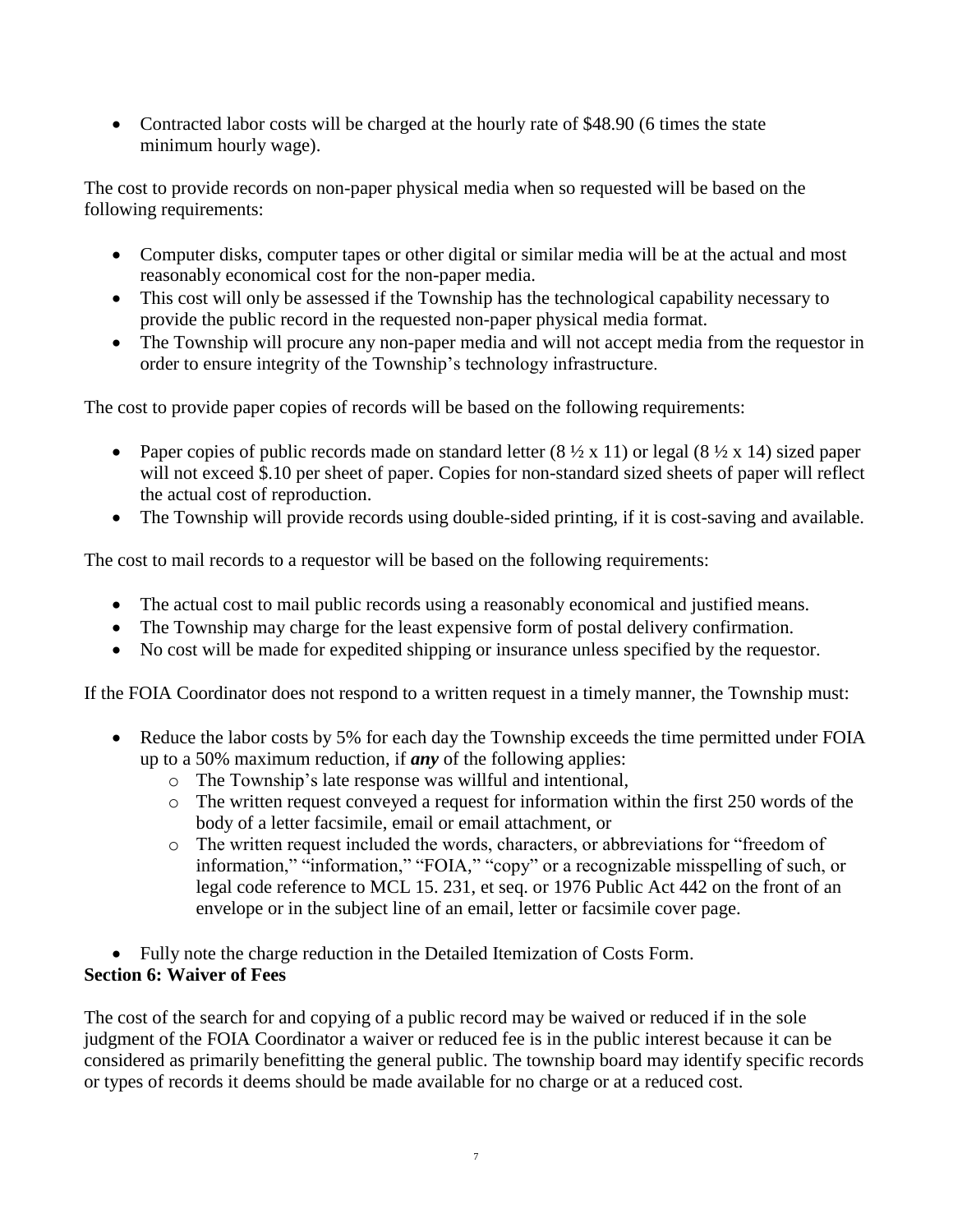# **Section 7: Discounted Fees**

# *Indigence*

The FOIA Coordinator will discount the first \$20.00 of the processing fee for a request if the person requesting a public record submits an affidavit stating that they are:

- Indigent and receiving specific public assistance, or
- If not receiving public assistance, stating facts demonstrating an inability to pay because of indigence.

An individual is not eligible to receive the waiver if:

- The requestor has previously received discounted copies of public records from the Township twice during the calendar year; or
- The requestor requests information in connection with other persons who are offering or providing payment to make the request.

An affidavit is sworn statement. The FOIA Coordinator may make a Fee Waiver Affidavit Form available for use by the public.

# *Nonprofit organization advocating for developmentally disabled or mentally ill individuals*

The FOIA Coordinator will discount the first \$20.00 of the processing fee for a request from:

- A nonprofit organization formally designated by the state to carry out activities under subtitle C of the federal developmental disabilities assistance and bill of rights act of 2000, Public Law 106-402, and the protection and advocacy for individuals with mental illness act, Public Law 99- 319, or their successors, if the request meets all of the following requirements:
	- o Is made directly on behalf of the organization or its clients.
	- o Is made for a reason wholly consistent with the mission and provisions of those laws under section 931 of the mental health code, 1974 PA 258, MCL 330.1931.
	- o Is accompanied by documentation of its designation by the state, if requested by the public body.

# **Section 8: Appeal of a Denial of a Public Record**

When a requestor believes that all or a portion of a public record has not been disclosed or has been improperly exempted from disclosure, he or she may appeal to the Township Board by filing an appeal of the denial with the office of the Township Supervisor.

The appeal must be in writing, specifically state the word "appeal" and identify the reason or reasons the requestor is seeking a reversal of the denial. The Township FOIA Appeal Form (To Appeal a Denial of Records), may be used.

The Township Board is not considered to have received a written appeal until the first regularly scheduled Township Board meeting following submission of the written appeal.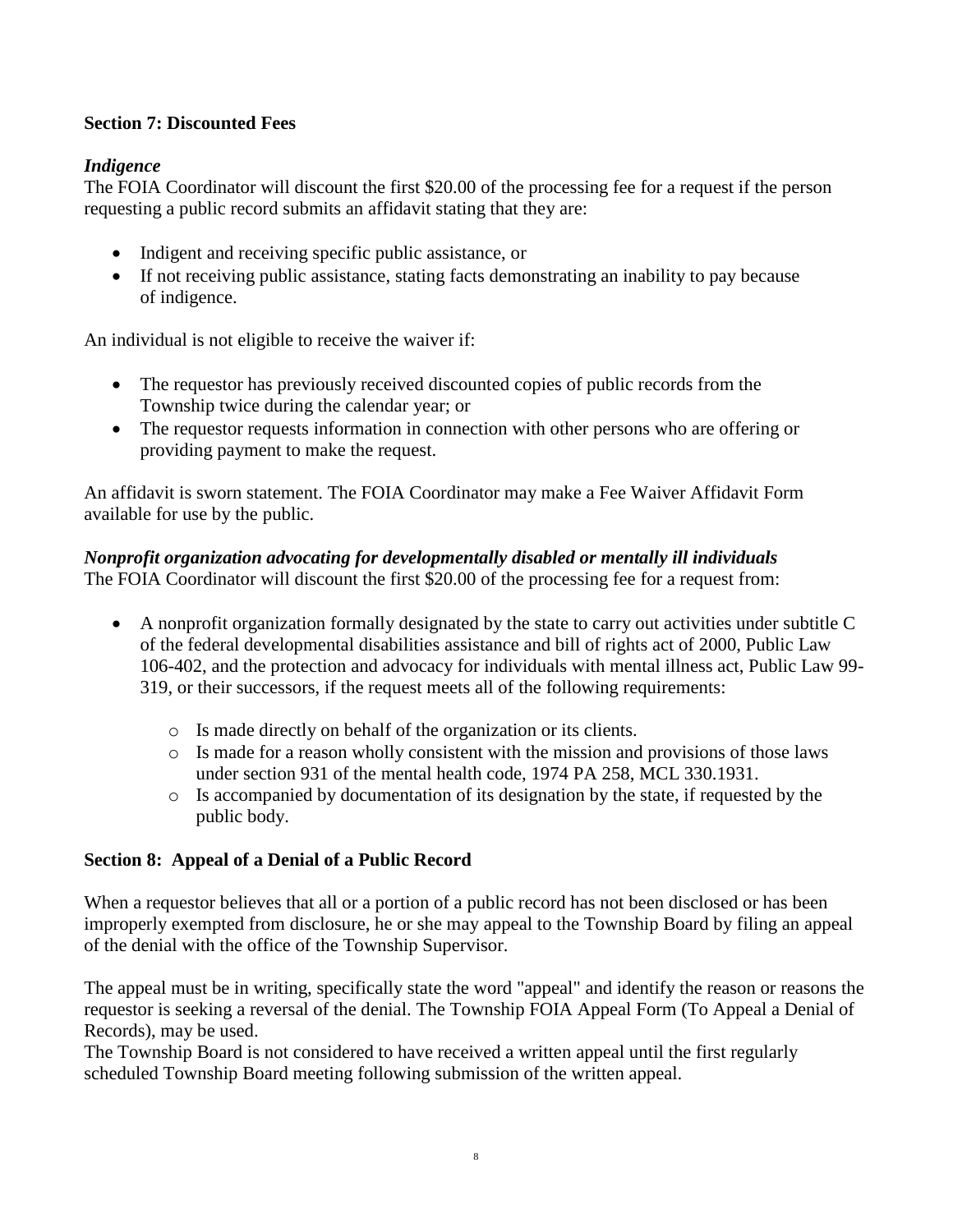Within 10 business days of receiving the appeal the Township Board will respond in writing by:

- Reversing the disclosure denial;
- Upholding the disclosure denial; or
- Reverse the disclosure denial in part and uphold the disclosure denial in part; or
- Under unusual circumstances, issue a notice extending for not more than 10 business days the period during which the Township Board shall respond to the written appeal. The Township Board shall not issue more than 1 notice of extension for a particular written appeal.

If the Township Board fails to respond to a written appeal, or if the Township Board upholds all or a portion of the disclosure denial that is the subject of the written appeal, the requesting person may seek judicial review of the nondisclosure by commencing a civil action in Circuit Court.

Whether or not a requestor submitted an appeal of a denial to the Township Board, he or she may file a civil action in Genesee County Circuit Court within 180 days after the Township's final determination to deny the request.

If a court that determines a public record is not exempt from disclosure, it shall order the Township to cease withholding or to produce all or a portion of a public record wrongfully withheld, regardless of the location of the public record. Failure to comply with an order of the court may be punished as contempt of court.

If a person asserting the right to inspect, copy, or receive a copy of all or a portion of a public record prevails in such an action, the court shall award reasonable attorneys' fees, costs, and disbursements. If the person or Township prevails in part, the court may, in its discretion, award all or an appropriate portion of reasonable attorneys' fees, costs, and disbursements.

If the court determines that the Township has arbitrarily and capriciously violated this act by refusal or delay in disclosing or providing copies of a public record, the court shall order the Township to pay a civil fine of \$1,000.00, which shall be deposited into the general fund of the state treasury. The court shall award, in addition to any actual or compensatory damages, punitive damages in the amount of \$1,000.00 to the person seeking the right to inspect or receive a copy of a public record. The damages shall not be assessed against an individual, but shall be assessed against the next succeeding public body that is not an individual and that kept or maintained the public record as part of its public function.

# **Section 9: Appeal of an Excessive FOIA Processing Fee**

"Fee" means the total fee or any component of the total fee calculated under section 4 of the FOIA, including any deposit.

If a requestor believes that the fee charged by the Township to process a FOIA request exceeds the amount permitted by state law or under this policy, he or she must first appeal to the Township Board by submitting a written appeal for a fee reduction to the office of the Township Supervisor.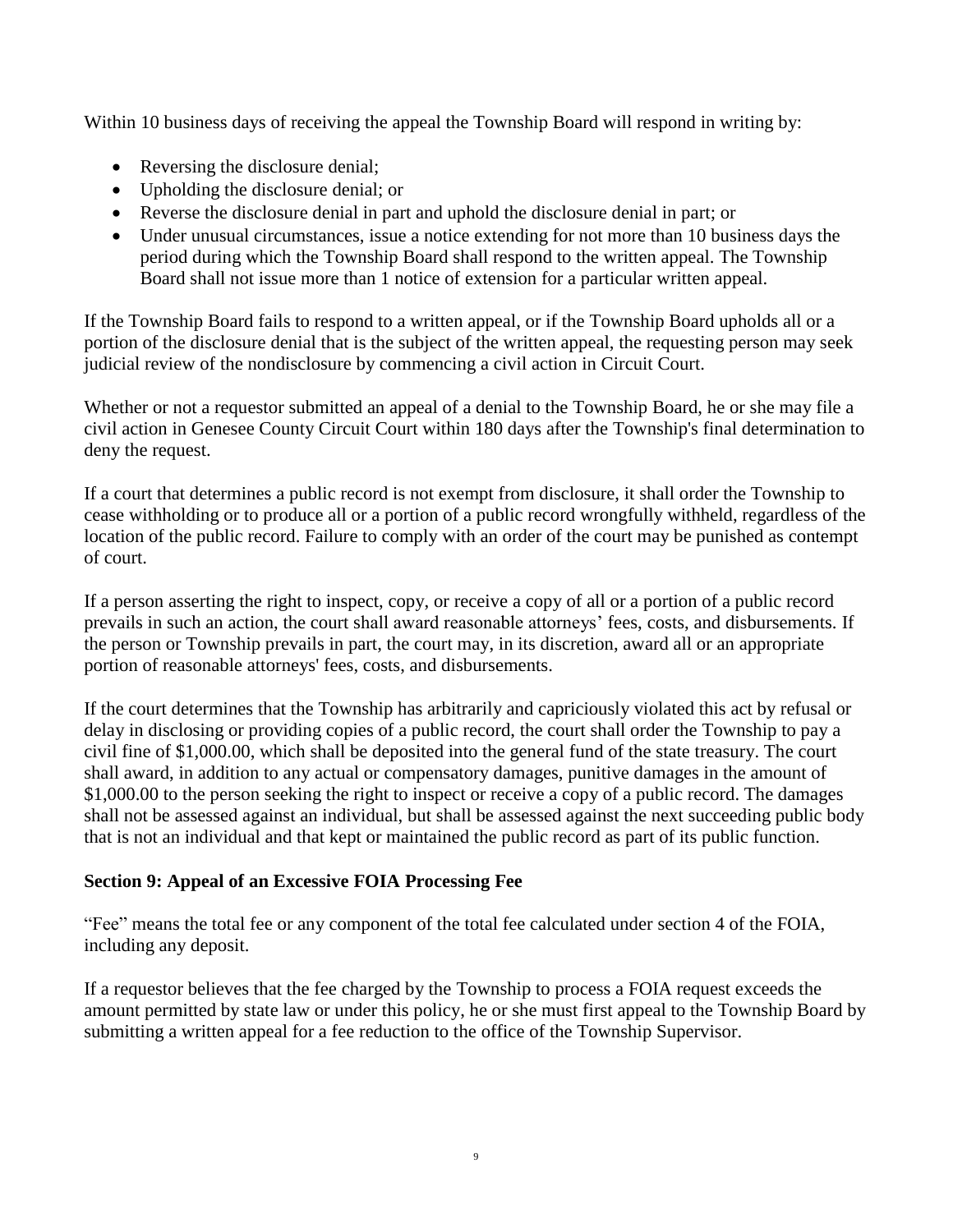The appeal must be in writing, specifically state the word "appeal" and identify how the required fee exceeds the amount permitted. The Township FOIA Appeal Form (To Appeal an Excess Fee) may be used.

The Township Board is not considered to have received a written appeal until the first regularly scheduled Township Board meeting following submission of the written appeal.

Within 10 business days after receiving the appeal, the Township Board will respond in writing by:

- Waiving the fee:
- Reducing the fee and issuing a written determination indicating the specific basis that supports the remaining fee;
- Upholding the fee and issuing a written determination indicating the specific basis that supports the required fee; or
- Issuing a notice detailing the reason or reasons for extending for not more than 10 business days the period during which the Township Board will respond to the written appeal. The Township Board shall not issue more than 1 notice of extension for a particular written appeal.

Where the Township Board reduces or upholds the fee, the determination must include a certification from the Township Board that the statements in the determination are accurate and that the reduced fee amount complies with its publicly available procedures and guidelines and Section 4 of the FOIA.

Within 45 days after receiving notice of the Township Board's determination of an appeal, the requesting person may commence a civil action in Genesee County Circuit Court for a fee reduction.

If a civil action is commenced against the Township for an excess fee, the Township is not obligated to complete the processing of the written request for the public record at issue until the court resolves the fee dispute.

An action shall not be filed in circuit court unless *one* of the following applies:

- The Township does not provide for appeals of fees,
- The Township Board failed to respond to a written appeal as required, or
- The Township Board issued a determination to a written appeal.

If a court determines that the Township required a fee that exceeds the amount permitted under its publicly available procedures and guidelines or Section 4 of the FOIA, the court shall reduce the fee to a permissible amount. Failure to comply with an order of the court may be punished as contempt of court.

If the requesting person prevails in court by receiving a reduction of 50% or more of the total fee, the court may, in its discretion, award all or an appropriate portion of reasonable attorneys' fees, costs, and disbursements. The award shall be assessed against the public body liable for damages.

If the court determines that the Township has arbitrarily and capriciously violated the FOIA by charging an excessive fee, the court shall order the Township to pay a civil fine of \$500.00, which shall be deposited in the general fund of the state treasury. The court may also award, in addition to any actual or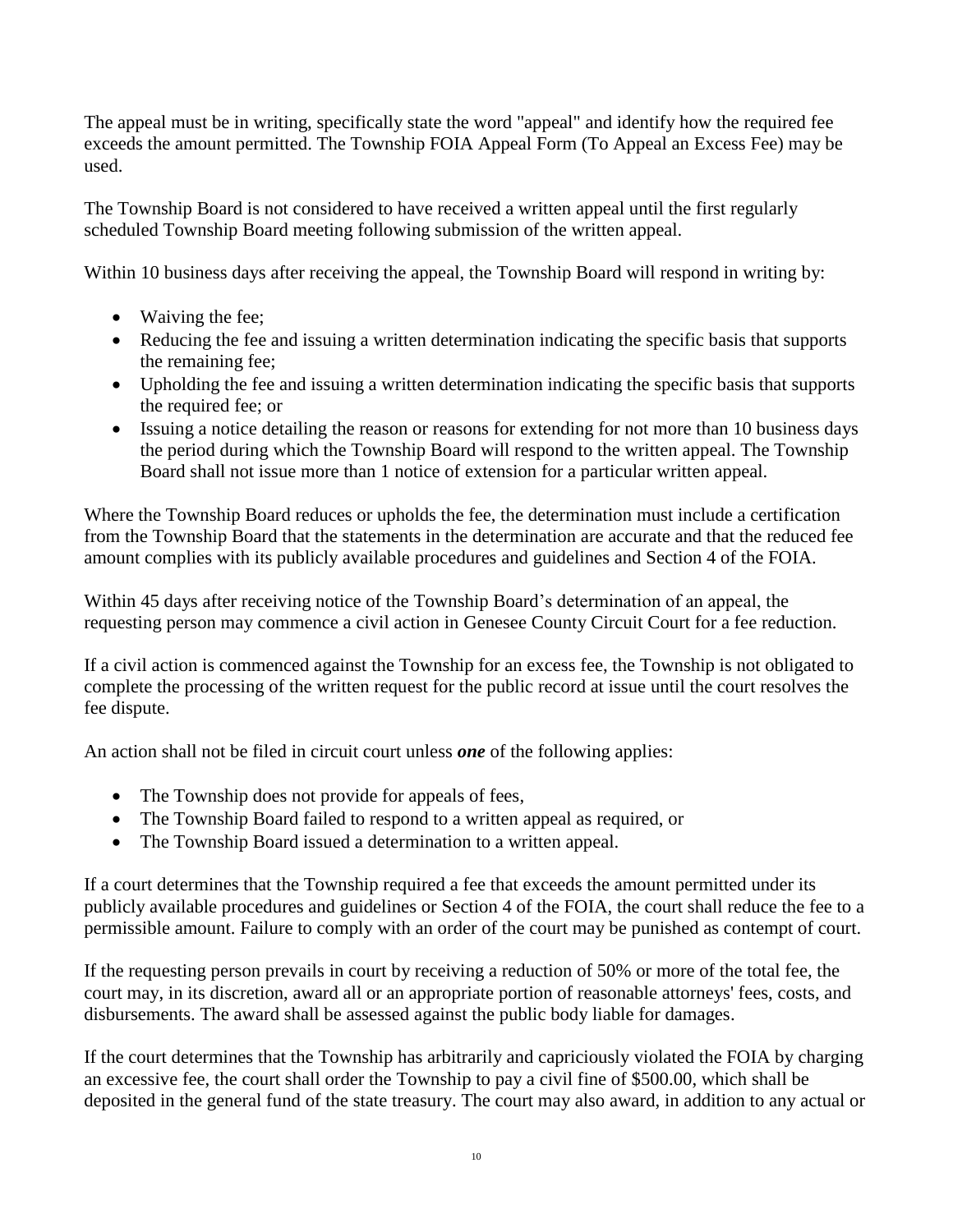compensatory damages, punitive damages in the amount of \$500.00 to the person seeking the fee reduction. The fine and any damages shall not be assessed against an individual, but shall be assessed against the next succeeding public body that is not an individual and that kept or maintained the public record as part of its public function.

#### **Section 10: Conflict with Prior FOIA Policies and Procedures; Effective Date**

To the extent that these Procedures and Guidelines conflict with previous FOIA policies promulgated by Township Board or the Township Administration these Procedures and Guidelines are controlling. To the extent that any administrative rule promulgated by the FOIA Coordinator subsequent to the adoption of this resolution is found to be in conflict with any previous policy promulgated by the Township Board or the Township Administration, the administrative rule promulgated by the FOIA Coordinator is controlling.

To the extent that any provision of these Procedures and Guidelines or any administrative rule promulgated by the FOIA Coordinator pertaining to the release of public records is found to be in conflict with any State statute, the applicable statute shall control. The FOIA Coordinator is authorized to modify this policy and all previous policies adopted by the Township Board or the Township Administration, and to adopt such administrative rules as he or she may deem necessary, to facilitate the legal review and processing of requests for public records made pursuant to Michigan's FOIA statute, provided that such modifications and rules are consistent with State law. The FOIA Coordinator shall inform the Township Board of any change these Policies and Guidelines.

These FOIA Policies and Guidelines become effective July 1, 2015.

# **Section 11: Appendix of Davison Township FOIA Forms**

- Request for Public Records Form
- Notice to Extend Response Time Form
- Notice of Denial Form
- Detailed Cost Itemization Form
- Appeal of Denial of Records Form
- Appeal of Excess Fee Form

This policy is effective July 1, 2015 upon approval of the Township Board, as reflected in the regular meeting minutes dated May 11, 2015. Revisions to this policy shall only be enacted when approved by the Township Board and reflected in the applicable meeting minutes. This policy shall be updated as appropriate.

KAREN M. MILLER

Supervisor

CINDY K SHIELDS

Clerk